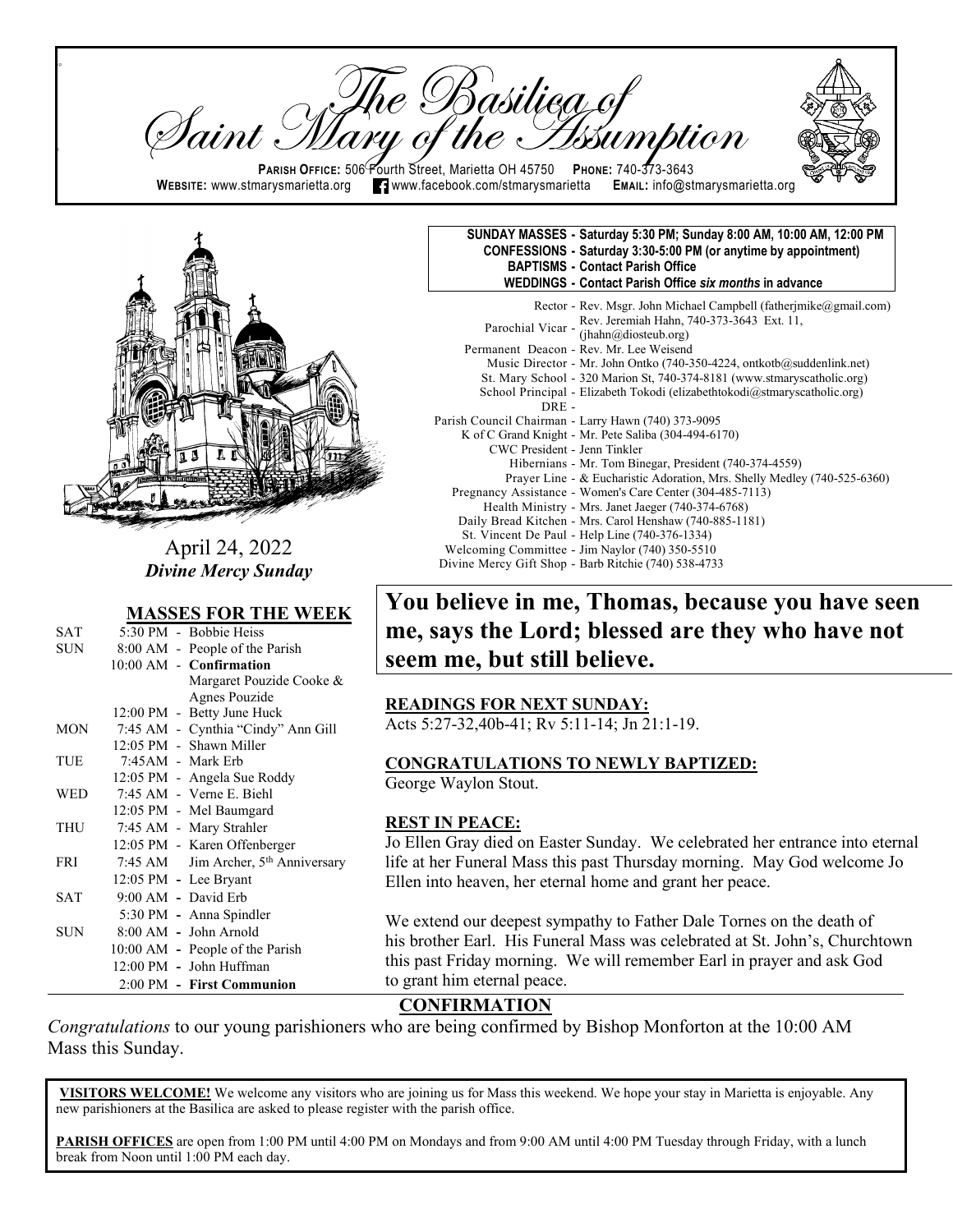# **MEETINGS AND EVENTS**

| <b>TODAY</b> | $3:00$ PM | $\sim 100$        | Divine Mercy Holy Hour. See announcement.                                            |  |
|--------------|-----------|-------------------|--------------------------------------------------------------------------------------|--|
| <b>MON</b>   | 6:15 PM   | $\sim$ 100 $\mu$  | Our Lady of Perpetual Help Devotions. See announcement.                              |  |
|              | 7:00 PM   | $\sim 100$        | RCIA in the Basilica Social Hall.                                                    |  |
| <b>WED</b>   | $8:20$ AM | $\sim$            | 7:00 PM – Eucharistic Adoration in the Chapel of the English Martyrs.                |  |
|              | $6:00$ PM | $\sim 100$        | Basilica Book Club Meeting in the Social Hall. See announcement.                     |  |
| <b>THU</b>   | 8:30 AM   | $\Delta \sim 100$ | Cleaning the Basilica. See announcement.                                             |  |
|              | 6:00 PM   | $\sim$            | First Communion Practice.                                                            |  |
| <b>FRI</b>   | 8:20AM    | $\blacksquare$    | 7:00 PM – Eucharistic Adoration in the Chapel of the English Martyrs.                |  |
|              | 9:00 AM   |                   | $3:00 \text{ PM} - 2^{\text{nd}}$ Grade Retreat in the Social Hall and the Basilica. |  |

| The Lord Will Never Be Outdone<br>In Generosity!       |             |  |  |  |
|--------------------------------------------------------|-------------|--|--|--|
| Total collection last weekend:<br>(including Easter)   | \$21,294.00 |  |  |  |
| Amount needed each weekend for<br>the Basilica budget: | \$14,225.00 |  |  |  |

*God bless those who support our Basilica Parish!*

# **ONLINE GIVING**

Online giving is available at the Basilica. For more information, please visit this website: [http://www.stmarysmarietta.org](http://www.stmarysmarietta.org/) and go to the left side of the web page. Click on the GIVE ONLINE button to see more information or to sign up.

# **BASILICA FOUNDATION:**

A fund has been established by the Marietta Community Foundation for the maintenance and repairs of our Basilica. This fund is separate from the monthly maintenance collection. Our goal is to have at least One Million in the fund before using it. To donate, contact the Community Foundation.

## **CATHOLIC RELIEF SERVICES**

The annual Catholic Relief Services collection will be taken up at all Masses this weekend. Please be generous.

# **PRAY FOR OUR MILITARY**

Please pray for those serving our country in the military. We especially remember those from our own parish and friends and relatives of our parishioners. May God watch over them and keep them safe.

# **ST. MARY CATHOLIC SCHOOL NEWS**

**Scholastic Book Fair** will be held April  $25<sup>th</sup>$  – April  $29^{th}$  from 8:30 AM – 3:30 PM Monday – Thursday and 8:30 AM – Noon on Friday in the Old Gym of the school. The theme for the fair is Books Bring Us Together. After two years of limited Scholarship Book Fairs, it is so welcome! We invite parishioners to stop and shop and stock up on some fun summer reading!

All School Open House is Tuesday, May 3<sup>rd</sup>, from 9:00 AM until 3:00 PM. Appointment only opportunity to tour the school for any grade level (Preschool  $3 - 8$ <sup>th</sup> Grade) and learn about the quality education that is offered at St. Mary Catholic School. Appointments can be made by calling the school office at 740-374-8181 or emailing Mrs. Bradley, [tammibradley@stmaryscatholic.org.](mailto:tammibradley@stmaryscatholic.org)

## **BULLETIN ANNOUNCEMENTS**

All bulletin announcements must be in by Wednesday morning to be included in the following weekend's bulletin. Announcements must be in writing – mail, fax or email. We are not able to take bulletin announcements by phone.

#### **THIS WEEKEND'S FLOWERS**

This weekend, the roses and flowers for the altar are in memory of Margaret Pouzide Cooke and Agnes Pouzide. If you would like to request flowers for a particular weekend, in memory or in honor of someone, please call the parish office to reserve the date. You should contact the florist of your choice to arrange for delivery

# **CLEANING THE BASILICA**

Volunteers will clean the Basilica this coming Thursday at 8:30 AM. If you are able to help, please join us.